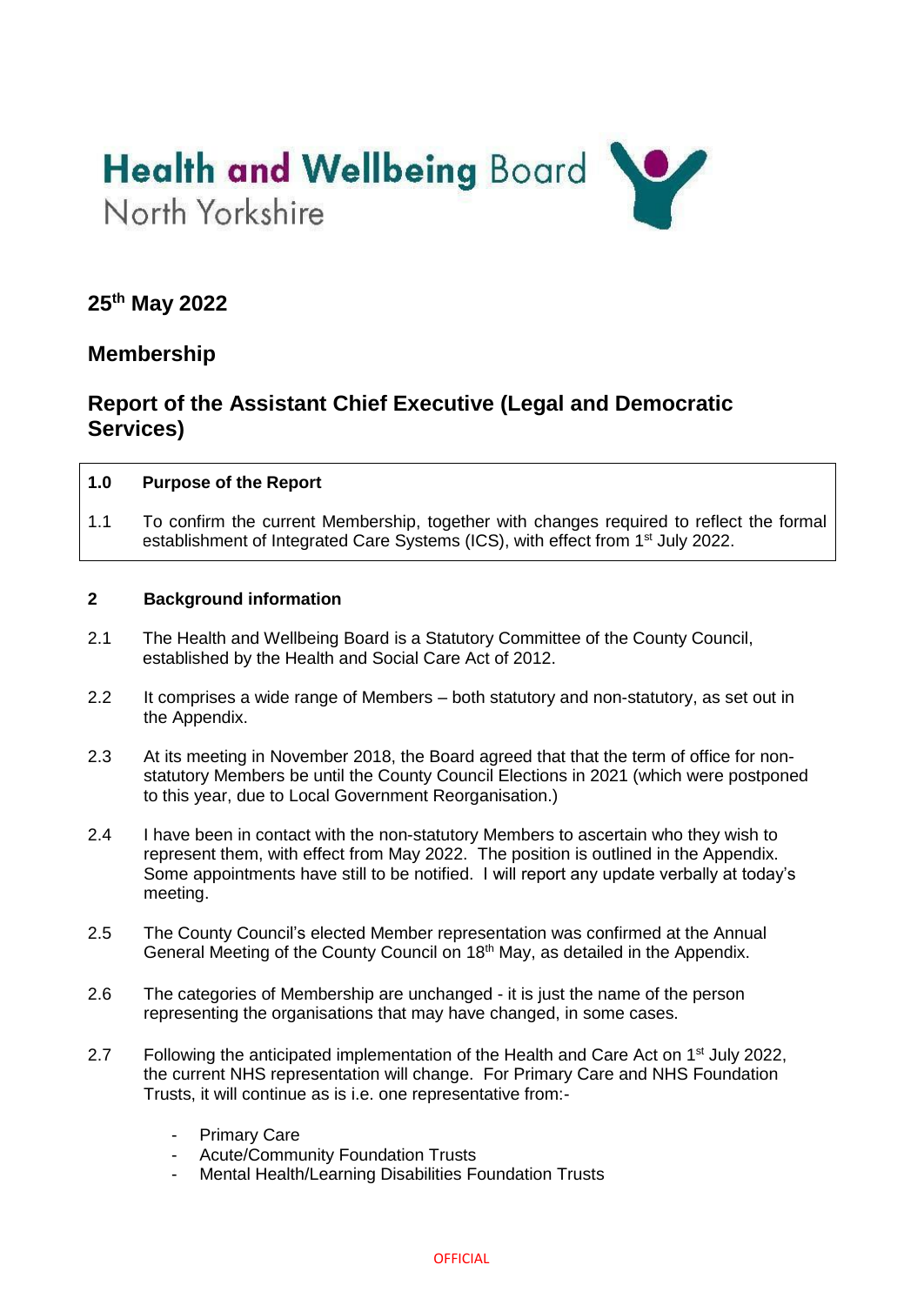- 2.8 However, as Integrated Care Boards (ICB) are to replace Clinical Commissioning Groups (CCGs), we will have three ICS representatives and these will be:
	- Two representatives from Humber and North Yorkshire, as the ICB which covers 90% of the North Yorkshire population; and
	- One representative from West Yorkshire, as the ICB serving Craven.
- 2.9 Humber and North Yorkshire ICB will be represented by its Chief Operating Officer and North Yorkshire Place Director. The West Yorkshire ICB will be represented by one representative from Bradford and Craven NHS.
- 2.10 The Council is extremely grateful to outgoing Members for the contribution that they have made to the work of the Board.

#### **3.0 Recommendation**

3.1 That the membership of the North Yorkshire Health and Wellbeing Board, as set out in the final column of the Appendix, and with any update that might be reported verbally at the meeting, be noted.

Report Author: Patrick Duffy, Principal Democratic Services Scrutiny Officer

County Hall, Northallerton

18th May 2022

#### **Background documents relied upon in the preparation of this report:** None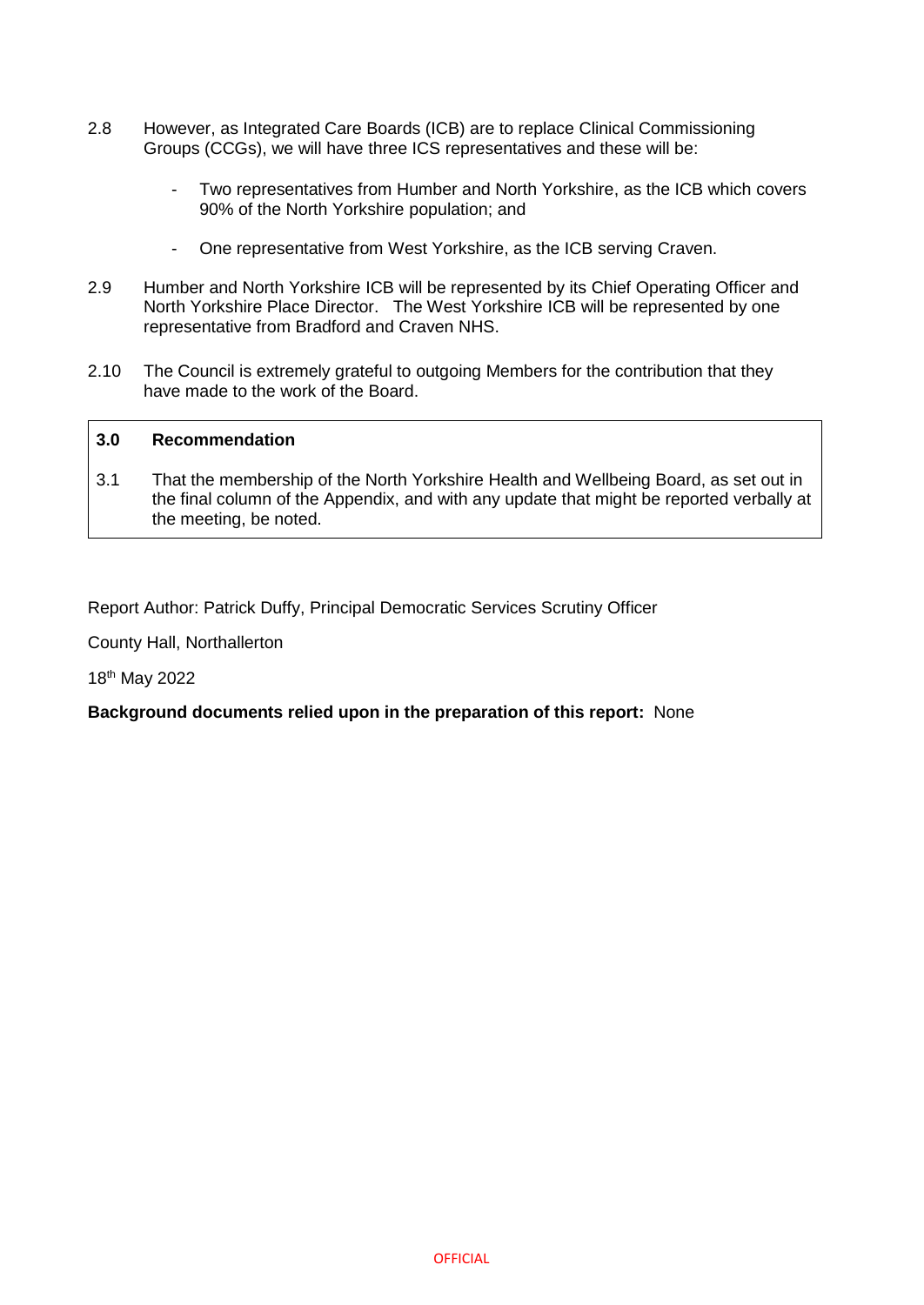### **APPENDIX**

### **NORTH YORKSHIRE HEALTH AND WELLBEING BOARD – CURRENT MEMBERSHIP**

| NO.             | <b>REPRESENTATIVE/ORGANISATION</b>                                                                                                                        |                | STATUTORY?   APPOINTED/NOMINATED BY                 | <b>COMMENTS/CHANGES</b>                                                                                                                                                                                                                                                                                                                           |  |  |  |
|-----------------|-----------------------------------------------------------------------------------------------------------------------------------------------------------|----------------|-----------------------------------------------------|---------------------------------------------------------------------------------------------------------------------------------------------------------------------------------------------------------------------------------------------------------------------------------------------------------------------------------------------------|--|--|--|
|                 | <b>County Councillors (3)</b>                                                                                                                             |                |                                                     |                                                                                                                                                                                                                                                                                                                                                   |  |  |  |
|                 | County Councillor Michael Harrison, Executive<br>Member for Health and Adult Services                                                                     | Yes            | <b>County Council</b>                               | There are now two, rather than three,<br>County Councillors on the Board.<br>Executive responsibilities for Public<br>Health are now covered by Councillor<br>Harrison                                                                                                                                                                            |  |  |  |
| $\overline{2}$  | County Councillor Janet Sanderson, Executive<br>Member, Children and Young People's Services                                                              | Yes            | <b>County Council</b>                               |                                                                                                                                                                                                                                                                                                                                                   |  |  |  |
|                 | Elected Member District Council Representative (1)                                                                                                        |                |                                                     |                                                                                                                                                                                                                                                                                                                                                   |  |  |  |
| 3               | Councillor Richard Foster, Leader of Craven<br><b>District Council</b>                                                                                    | $\overline{N}$ | <b>Local Government North</b><br>Yorkshire and York | Nomination being sought from District<br>Councils                                                                                                                                                                                                                                                                                                 |  |  |  |
|                 | <b>Local Authority Officers (5)</b>                                                                                                                       |                |                                                     |                                                                                                                                                                                                                                                                                                                                                   |  |  |  |
| 4               | Richard Flinton, Chief Executive, NYCC                                                                                                                    | <b>No</b>      | Chief Executive of host authority                   | No change                                                                                                                                                                                                                                                                                                                                         |  |  |  |
| $\overline{5}$  | Richard Webb, Corporate Director for Health<br>and Adult Services, NYCC                                                                                   | Yes            | N/A                                                 | No change - Statutory appointees i.e.<br>whoever holds these posts is, by<br>definition, a Member                                                                                                                                                                                                                                                 |  |  |  |
| 6               | Stuart Carlton, Corporate Director for Children<br>and Young People's Services, NYCC                                                                      | Yes            | N/A                                                 |                                                                                                                                                                                                                                                                                                                                                   |  |  |  |
| $\overline{7}$  | Louise Wallace, Director of Public Health,<br><b>NYCC</b>                                                                                                 | Yes            | N/A                                                 |                                                                                                                                                                                                                                                                                                                                                   |  |  |  |
| 8               | Janet Waggott, Chief Executive of Selby District<br>Council and Assistant Chief Executive of NYCC<br>- District Council Chief Executive<br>Representative | <b>No</b>      | <b>Local Government North</b><br>Yorkshire and York | Nomination being sought from District<br>Councils                                                                                                                                                                                                                                                                                                 |  |  |  |
|                 | <b>Clinical Commissioning Groups (3)</b>                                                                                                                  |                |                                                     |                                                                                                                                                                                                                                                                                                                                                   |  |  |  |
| 9               | Helen Hirst, Accountable Officer, NHS Bradford<br><b>District and Craven CCG</b>                                                                          | Yes            | The CCG                                             | CCGs will be replaced by Integrated<br>Care Boards (ICBs) from July 2022<br>Two representatives from NHS Humber<br>and North Yorkshire ICB:<br>Amanda Bloor, Chief Operating Officer<br>(Designate) and Wendy Balmain, Place<br>Director, North Yorkshire (Designate)<br>One representative from NHS West<br>Yorkshire ICB:<br>Nomination awaited |  |  |  |
| 10 <sup>1</sup> | Amanda Bloor, Accountable Officer, NHS<br>Harrogate and Rural District CCG                                                                                | Yes            | The CCG                                             |                                                                                                                                                                                                                                                                                                                                                   |  |  |  |
| 11              | Phil Mettam, Accountable Officer, NHS Vale of<br>York CCG                                                                                                 | Yes            | The CCG                                             |                                                                                                                                                                                                                                                                                                                                                   |  |  |  |